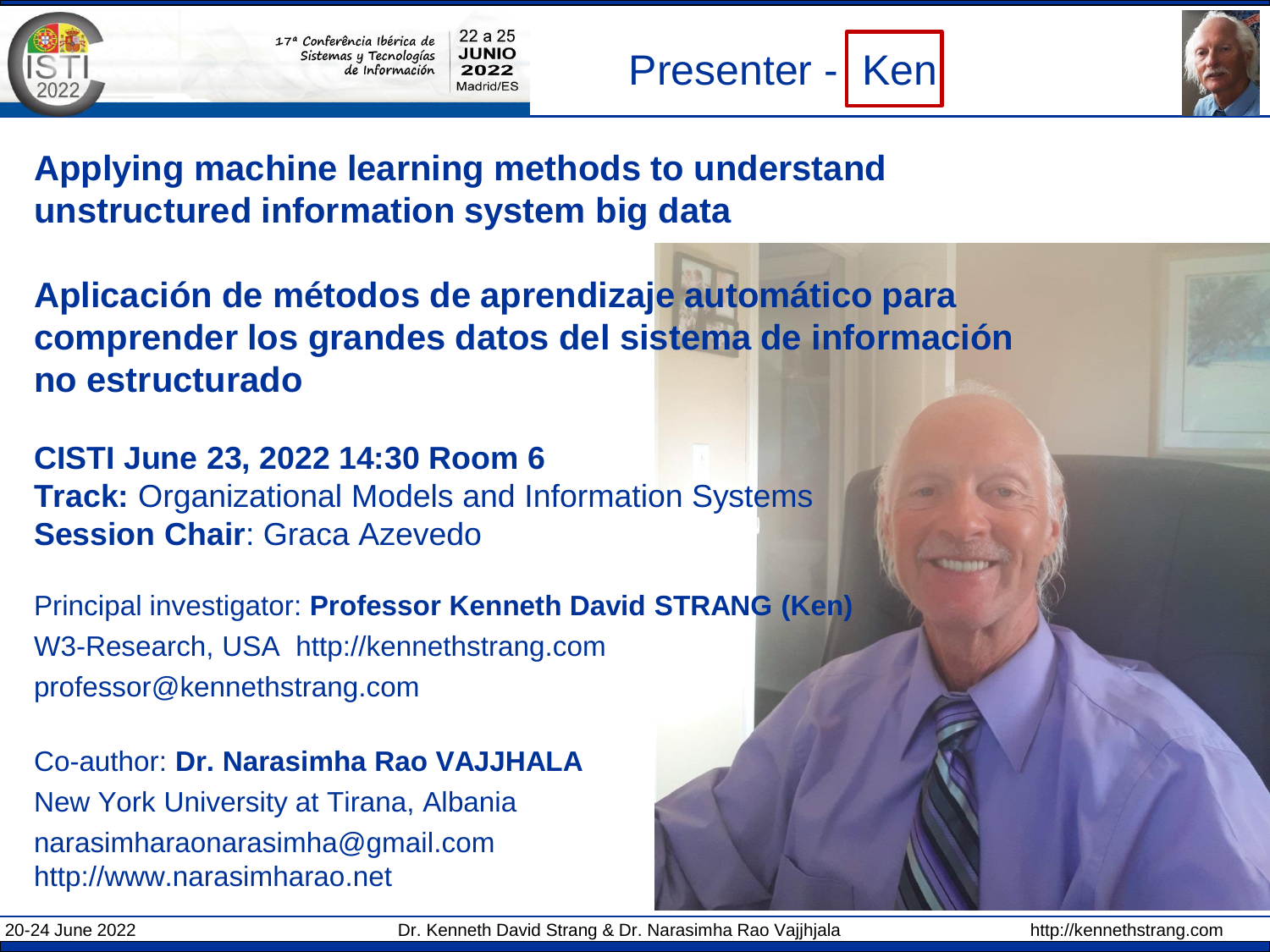Motivation & Problem Rationale



• Researchers/Principal Investigator backgrounds

 $22a25$ 

**JUNIO** 

2022 Madrid/FS

- Ken: USA, Australia, others; Rao: Albania/EU, Nigeria, India
- Multi-disciplinary: Computer science (IS, IT, ICT), management information systems, business; IEEE/ACM/PMI +++ members
- 50+ years of combined business/IT experience, 300+ papers
- Rationale for current study

17<sup>a</sup> Conferência Ibérica de

Sistemas y Tecnologías de Información

- Historically approximately 50% of projects fail, inconclusive literature
	- Fail = failed to meet scope, budget, quality and or time mandates
		- (Borbath, Blessner & Olson, 2019, Eckerd & Snider, 2017, Strang, 2021)
		- "Overall 59% were successful, and 41% failed… classified 67.3% of the 2,692 projects … 12% effect size." (Strang, 2021, p. 30)
			- » Strang, K. D. (2021). Which organizational and individual factors predict success versus failure in procurement projects. International Journal of Information Technology Project Management, 12(3), 19-39. doi:10.4018/IJITPM.2021070102
- A priori predictors of PM failure but only small 2%-12% effect sizes
- Authors wanted to analyze large unstructured data from government
- Mixed methods, programming, machine learning, then regression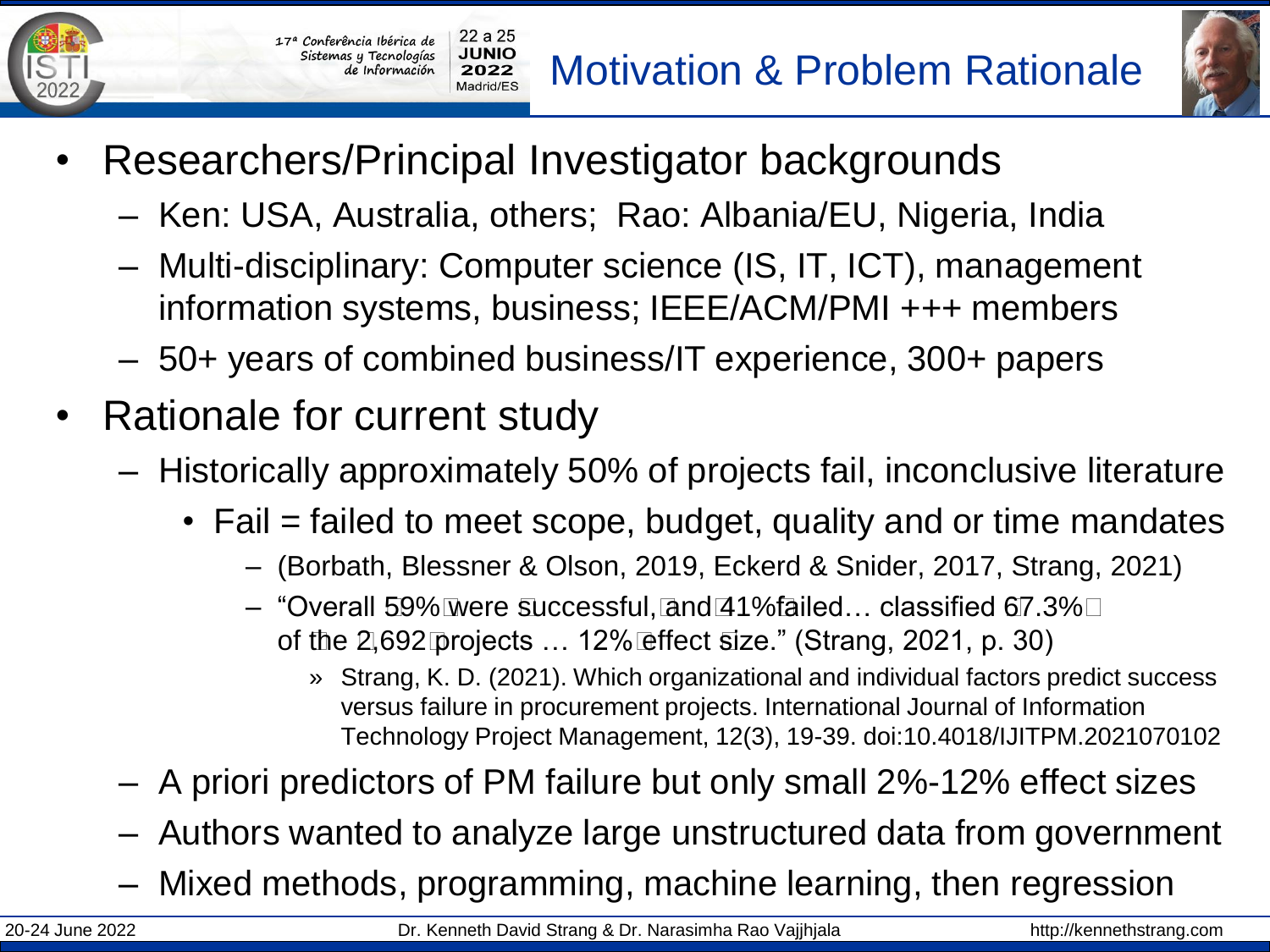**Research Question & Methods** 



- Can machine learning (ML) find the failure causes by searching unstructured IS project big data?
- Unit of analysis: Government project unstructured big data
- A pragmatic mixed methods research design

 $22a25$ 

17<sup>ª</sup> Conferência Ibérica de Sistemas y Tecnologías de Información

- Critical analysis & PRIMSA literature review
- Structured programming (to fix up and extract big data)
- Random forest ML to identify likely important fields
	- Training learning, effect sizes (27% in ML), ML accuracy
		- ROCa (AUC) 0.849 0.840 • Sensitivity 0.810 0.526 • Specificity 0.800 0.889 • Precision 0.799 0.632 • F1-measure 0.798 0.575